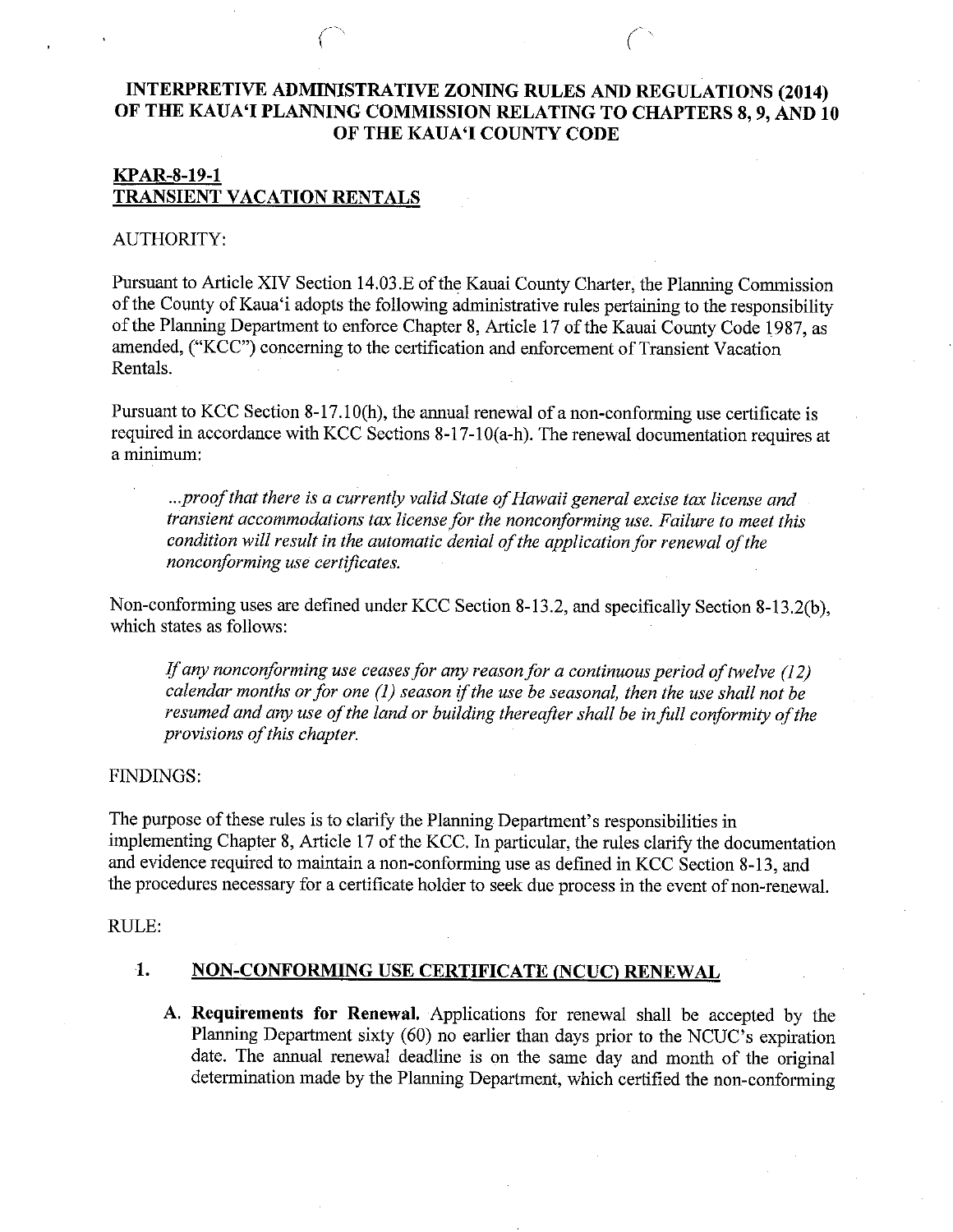use. Along with the mandatory renewal form, the following documents must accompany the submittal, pursuant to KCC 8-17.10(h)(1):

- 1. The renewal fee in the amount set forth by ordinance;
- 2. A copy of a current and valid General Excise Tax (GET) certificate for the transient vacation rental; and
- 3. A copy of a current and valid Transient Accommodation Tax (TAT) certificate for the transient vacation rental.

Further, in order to comply with KCC Section 8-17.8(b) and ascertain continuous use pursuant to KCC Section 8-13.2(b), the following shall also be submitted to the Planning Department:

- 1. All print and intemet advertising for transient vacation rental operations, including listings with a rental service or real estate firm, must include the NCUC certificate number and an on-island 24/7 contact name and phone number. For those Transient Vacation Rentals located in the tsunami evacuation zone, advertising must include information that the transient vacation rental is located in the tsunami evacuation zone.
- 2. A dated, updated copy of the "For Your Safety and Comfort" information document provided to vacation rental tenants, which includes:

For those Transient Vacation Rentals located in the tsunami evacuation zone, prior to registration renters must be informed that fhe transient vacation rental is located in the tsunami evacuation zone and of the corresponding evacuation procedures.

- 3. A dated picture of the required transient vacation rental sign with the house in viewing range; and
- 4. A copy or copies of annual tax return and reconciliation report for the previous year that evidences payment of the GET and TAT taxes.
- B. Reriewal Applications. It is the certificate holder's responsibility to submit applications to renew the NCUC by the NCUC's expiration date. The Planning Department shall not be responsible for notifying the holder of any pertinent deadlines.
- C. Late Renewal Applications. Failure to submit an application to renew the NCUC by the NCUC's expiration date will result in the automatic denial of the application. The Planning Department shall not accept applications submitted after the expiration date.
- D. Inspections. Once an application is accepted, the Planning Department may require an inspection to verify the non-conforming use and compliance with the Comprehensive Zoning Ordinance and other pertinent land use laws. The Planning Department may withhold approval of a renewal application and issue cease and desist notices to the applicant until all violations have been resolved to the satisfaction of the Planning Director.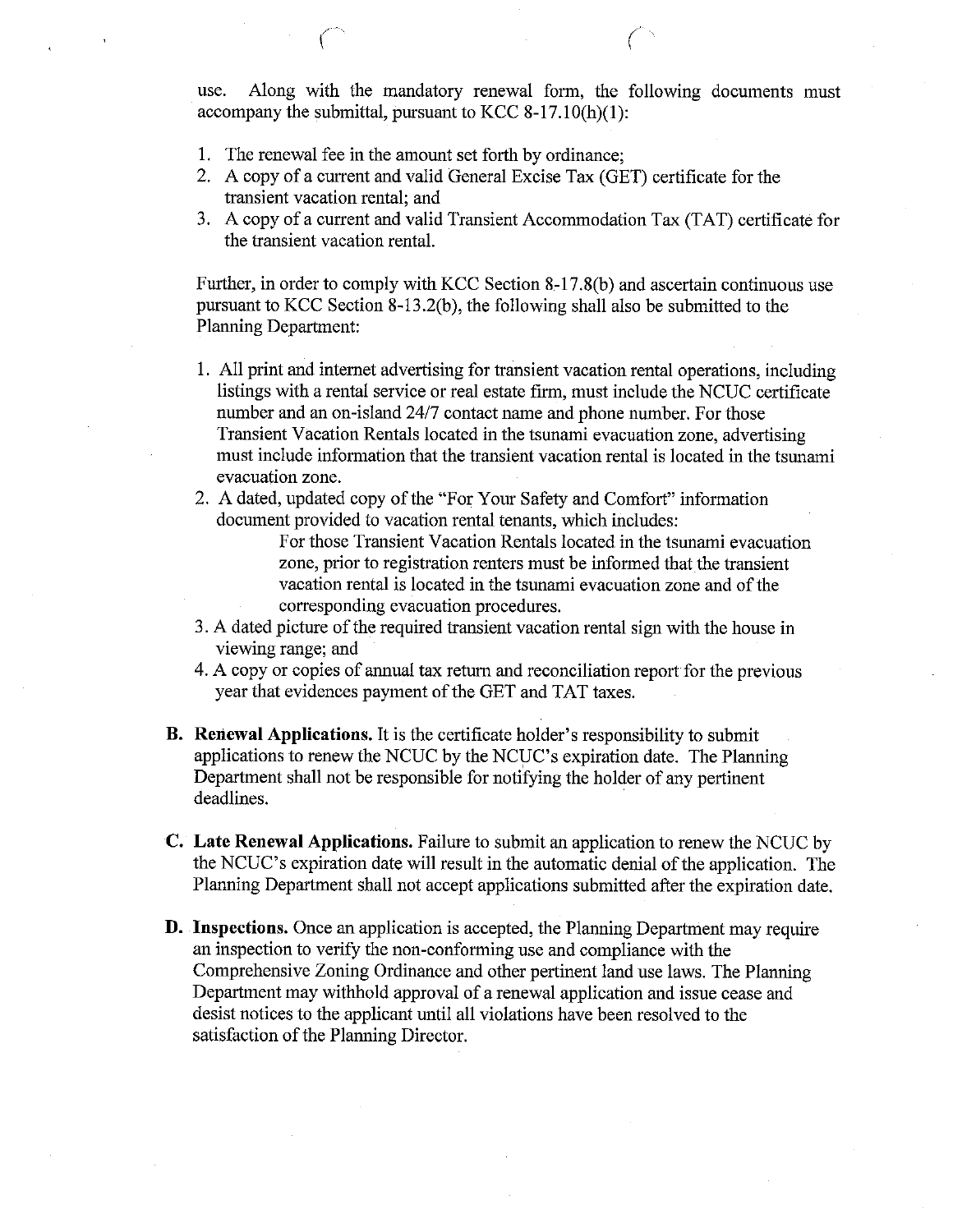- E Renewal Notices. The Planning Department shall notify the certificate holder if the renewal application has been approved, approved pending a certain action, withheld, or denied within forty-five (45) days of the certificate's renewal deadline.
- F. Appeal. Determination that the renewal application has been approved, approved pending a certain action, withheld, or denied may be appealed pursuant to Chapter <sup>9</sup> of the Rules of Practice and Procedure of the Planning Commission.
- G. Voluntary Forfeiture. A certificate holder may voluntarily forfeit the NCUC provided an declaration attesting to the voluntary action is submitted contemporaneously with a form provided by the Planning Department.

# 2. VIOLATIONS

r'

- A. Transient Vacation Rentals with NCUC and Violations. Pursuant to KCC Section 8-17.10(h)(2), the Planning Department may withhold the renewal of a NCUC if a violation of the Comprehensive Zoning Ordinance (CZO) or other pertinent land use laws are identified on the property. A temporary cease and desist order shall be issued to the certificate holder to immediately suspend vacation rental activities until the violation has been rectified. Should the vacation rental use continue in violation of the temporary cease and desist order, and the order has not been appealed pursuant to Chapter 9 of the Rules of Practice and Procedure of the Planning Commission, fines shall be applicable as a non-allowed use outside the Visitor Destination Area.
	- 1. CZO Violations. For lots with active tansient vacation rental NCUCs, the Planning Department shall keep a record of any complaints and violations on the property. Along with a withhold notice, any violations shall require the issuance ofa temporary cease and desist order to the certificate holder within ten (10) days from submittal of the renewal form. The letter shall clearly state that any vacation rental use must cease until the violation is rectified or if the order is appealed. Failure to rectify the violation within one (1) year of the temporary cease and desist order shall be considered abandonment pursuant to KCC Section 8-23.2(b). Fines for the actual CZO violations leading to certificate withholding shall be issued as a separate order and separately appealable.
	- 2. Violations of other Pertinent Land Use Laws. For lots with active transient vacation rental NCUCs, the Planning Department shall notify other County agencies of the nonconforming use with instructions to carbon copy any violation notices of their relevant codes to the Planning Department. The Department shall catalog these violation notices. At the time of renewal, should a cataloged violation notice be present and active in the file, the Planning Department shall issue a temporary cease and desist order along with information the certificate holder that the a future renewal will be withheld pending resolution of any violations. The letter shall clearly state that any vacation rental use must cease until the violation is rectified and the order is appealable. Failure to rectify the violation within one  $(1)$  year of the temporary cease and desist order shall be considered abandonment pursuant to KCC Section 8-23.2(b). A letter from the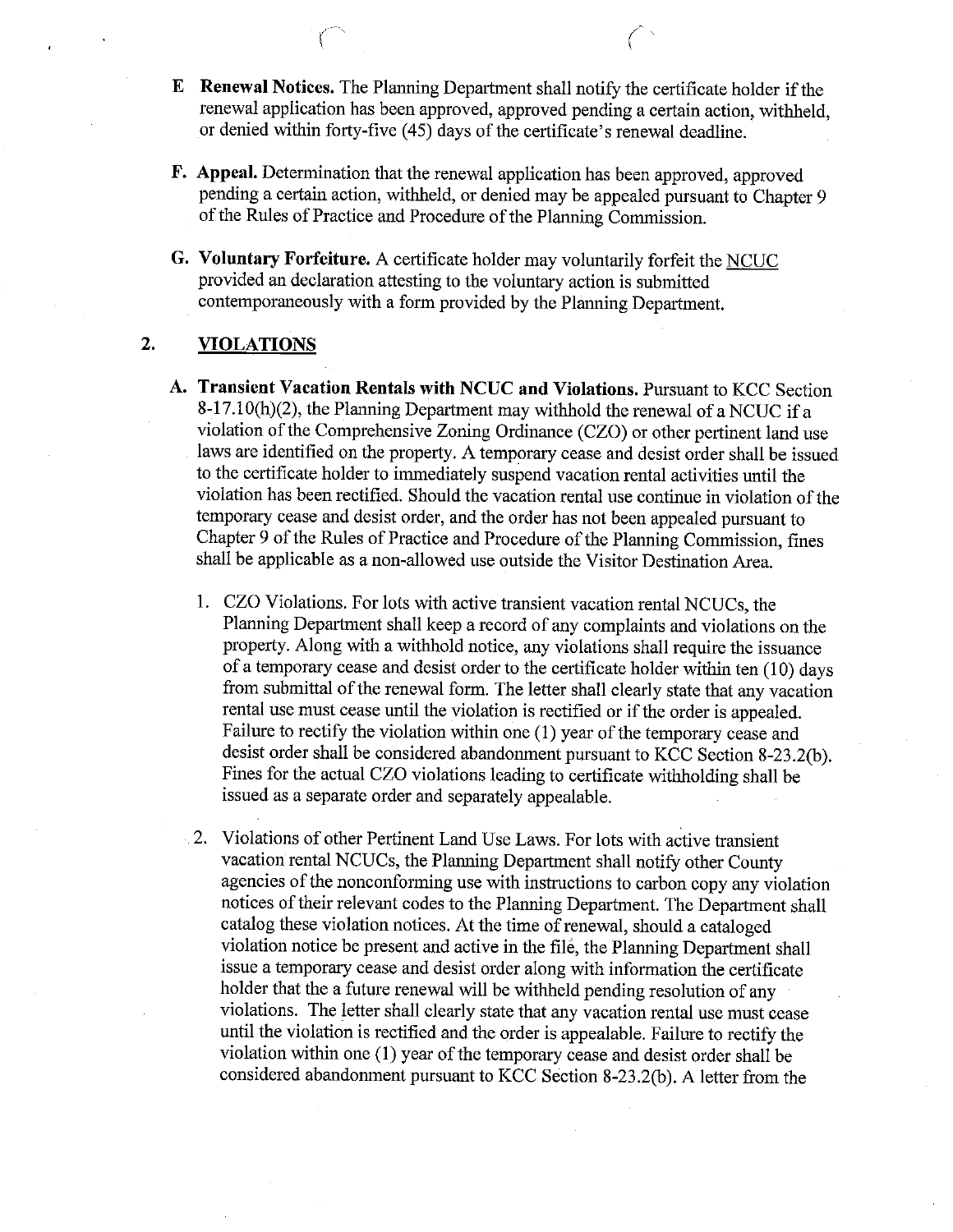County agency that the violation has been rectified must be submitted to the Planning Department to release the hold on the renewal.

B. SiagIe-Family Transient Vacation Rentals Operating Without Certificate. A Zoning Compliance notice shall be issued on a lot where an inspection has ascertained a Single-Family Transient Vacation Rental use. An after-the-fact NCUC shall not be issued by the Planning Department, the final appealable decision of the Director shall be upon the second notice, should the use persist, whereby the Director has levied a fine.

## 3. ENFORCEMENT.

- A. Zoning Compliance Notice. A Zoning Compliance Notice related to Single-Family use shall require a response from the person notified within ten  $(10)$  days of service. A withholding of the renewal and temporary cease and desist order shall be treated as a Zoning Compliance Notice.
- B. Notice of Violation. Should no response be received after service of a Zoning Compliance Notice, or the Planning Director finds lack of progress to timely rectify the violation the Planning Department shall issue a Notice of Violation. The Notice of Violation shall include a levy of fines, which may be appealed pursuant to Chapter 9 of the Rules of Practice and Procedure of the Planning Commission.

### 4. FINESCHEDULE

Fines shall be levied in addition to any permitting fees required to rectify the violation.

| TVR NCUC FINE SCHEDULE                |                                       |                                 |  |  |
|---------------------------------------|---------------------------------------|---------------------------------|--|--|
| <b>Type</b>                           | <b>Example</b>                        | Fine per instance or<br>per day |  |  |
| <b>STRUCTURE VIOLATIONS</b>           |                                       |                                 |  |  |
| Class I or II required                | Lawn Building/Unpermitted<br>addition | Starting at \$500               |  |  |
| Class III required                    | <b>Unpermitted Construction</b>       | Starting at \$500               |  |  |
| Class IV required                     | <b>Unpermitted Construction</b>       | Starting at \$2,500             |  |  |
| Use Permit/Variance<br>required       | Building height violation             | Starting at \$5,000             |  |  |
| Not allowed in the<br>zoning district | <b>Illegal Density</b>                | \$10,000                        |  |  |
| <b>USE VIOLATIONS</b>                 |                                       |                                 |  |  |
| Use Permit/Variance<br>required       | Baseyard in Res District              | Starting at \$5000              |  |  |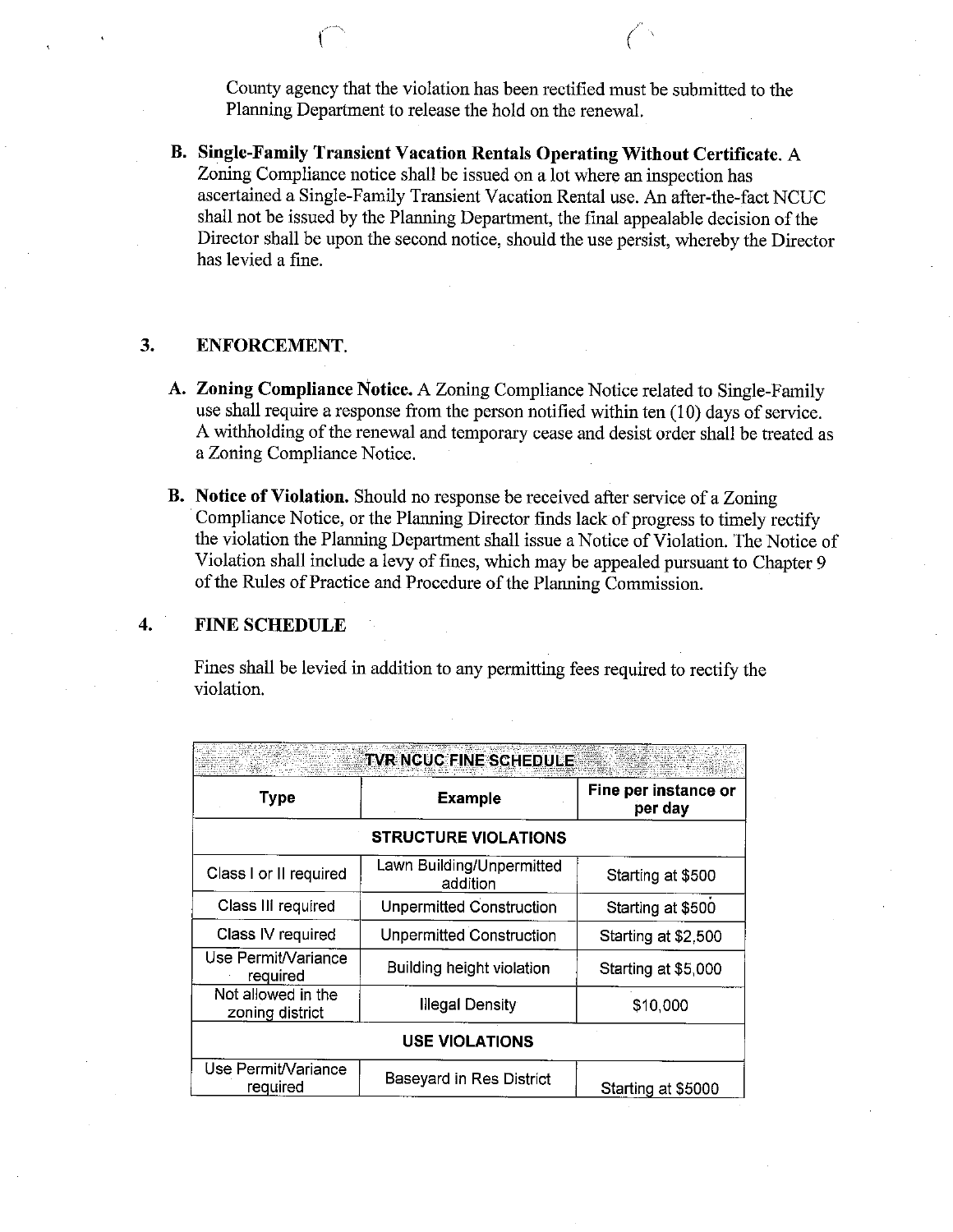| е |   |  |
|---|---|--|
|   | í |  |



 $\epsilon$ 

| Not allowed in the<br>zoning district | TVR w/o NCUC | \$10,000            |  |  |  |
|---------------------------------------|--------------|---------------------|--|--|--|
| <b>OTHER VIOLATIONS</b>               |              |                     |  |  |  |
| Non-Compliance with<br>Ordinance      | No NCUC Sign | Starting at \$1,000 |  |  |  |

PUBLIC NOTICE: August 22, 2017 (Posted with Office of County Clerk); August 22, 2017 (Publications, Garden<br>Island Newspaper and Star Advertiser) PUBLIC HEARING: September 26, 2017